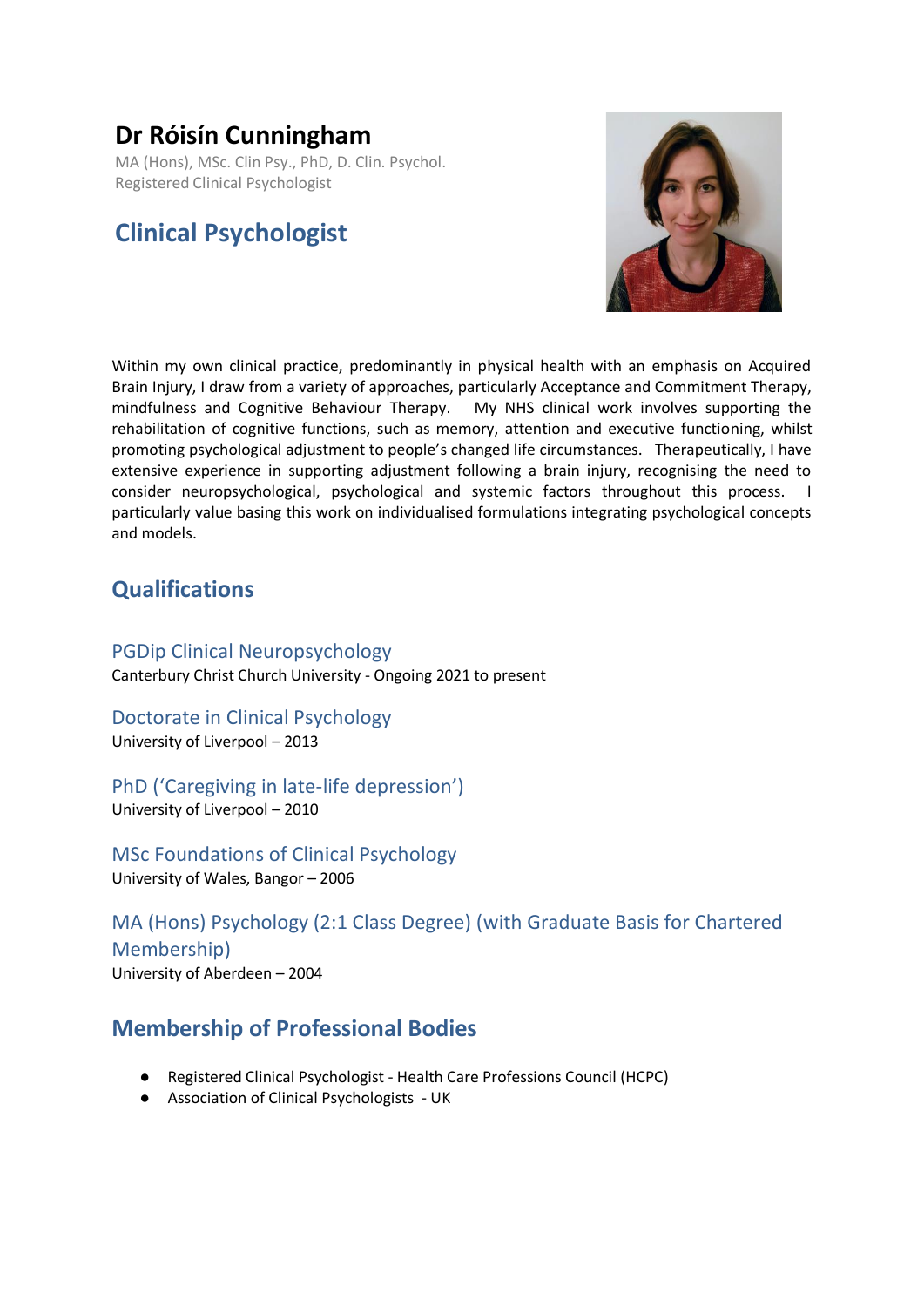# **Experience**

## Consultant Clinical Psychologist (8c) December 2019 - Present

#### **Liverpool University Hospitals NHS Foundation Trust**

Within this role, I act as a clinical specialist within Stroke and Major Trauma, with input into homelessness services, in addition to leadership duties, clinical supervision, responsibility for clinical governance and strategic development. I provide clinical supervision to Senior Clinical Psychologists and provide support to the Professional lead for Psychology.

## Principal Clinical Psychologist (8b) July 2018 – December 2019

#### **Liverpool University Hospitals NHS Foundation Trust**

Within this role, I acted as a clinical specialist within a number of clinical areas, including Stroke, Major Trauma & Behçet's Disease (Under the Behçet's Disease Centre of Excellence) in addition to leadership duties and supervision.

## Senior Clinical Psychologist (8a) January 2015 – July 2018

#### **Aintree University Hospital NHS Foundation Trust**

Within this role, I acted as a clinical specialist within a number of clinical areas, including Stroke, Major Trauma & Behçet's Disease (Under the Behçet's Disease Centre of Excellence).

# Clinical Psychologist (B7) (0.6 WTE) September 2013 – January 2015

### **5 Boroughs Partnership NHS Foundation Trust**

As a band 7 clinical psychologist working in the Learning Disabilities Directorate I was responsible for direct therapy with patients, indirect and consultation working with care home and support providers, as well as patient's families. I was also responsible for eligibility assessments for entry into LD services.

## Clinical Psychologist (B7) (0.5 WTE) September 2013 – January 2015

### **Bridgewater Community Healthcare NHS Foundation Trust**

This post was based at the Warrington ABI and community neuro team. I was involved in the Stroke psychology service, providing emotional support and therapy for patients following their stroke. In my ABI role, I was responsible for neuropsychological assessment and rehabilitation.

# Trainee Clinical Psychologist September 2010 – September 2013

#### **University of Liverpool/ Mersey Care NHS Trust**

I completed my D. Clin. Psycol. at the University of Liverpool. The course has three aspects; academic teaching covering a wide variety of psychological theories and their application to clinical practice material, clinical placements in the four core specialties as well as elective placements in the final year, and research skills.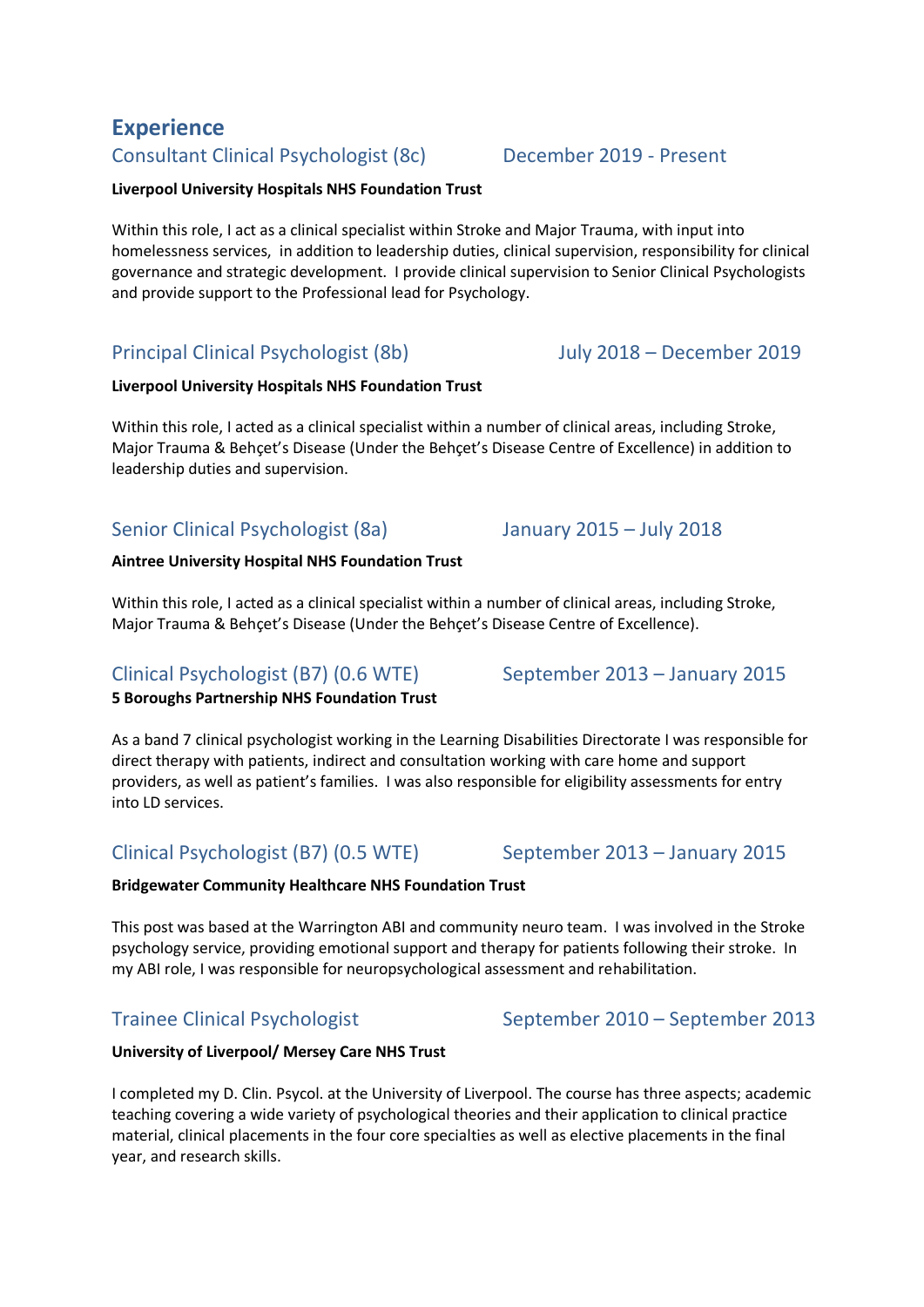### Research Associate/ Demonstrator October 2009 – September 2010

#### **Dept. of Psychology, University of Liverpool**

During my PhD studies and for a time afterwards, I held two positions within the Department of Psychology. In my role as demonstrator I had a variety of responsibilities including undergraduate lecturing on statistics and research methods, giving undergraduate tutorials and seminars, including practical SPSS classes, and marking of assessed coursework and exams. In my role as a research associate, I was responsible for data collection and analysis, dissemination of findings at a local and national level, including service-user feedback, supervision of undergraduate research projects and data analysis. As well as research, I was required to lecture to final year students.

## **Relevant CPD**

Complex Neuropsychological Cases Peer Supervision Aintree University Hospital NHS Trust – ongoing

Complex PTSD & Dissociation Heather Sequeira - 12-13 January 2021

An introduction to compassion focused therapy Tobyn Bell, The Compassionate Mind Foundation June 17<sup>th</sup>-18<sup>th</sup> 2021

CFT for Physical Health and Pain (CFT part 3) Zoey Malpus – September 2021

Acceptance & Commitment Therapy: 100 key points and techniques workshop Contextual Consulting – July 2020

Cognitive Analytic Therapy in Physical Health (one-day) Catalyse - 2020

Institute of Leadership and Management Level 5 diploma Institute of Leadership and Management – 2019

BPS Approved Certificate in Trauma Treatments SDS – 2018

Clinical Supervisor Training University of Liverpool - 2015

Cognitive Problems following Stroke UK Stroke Forum – 2015

Psychological adjustment following Stroke UK Stroke Forum – 2015